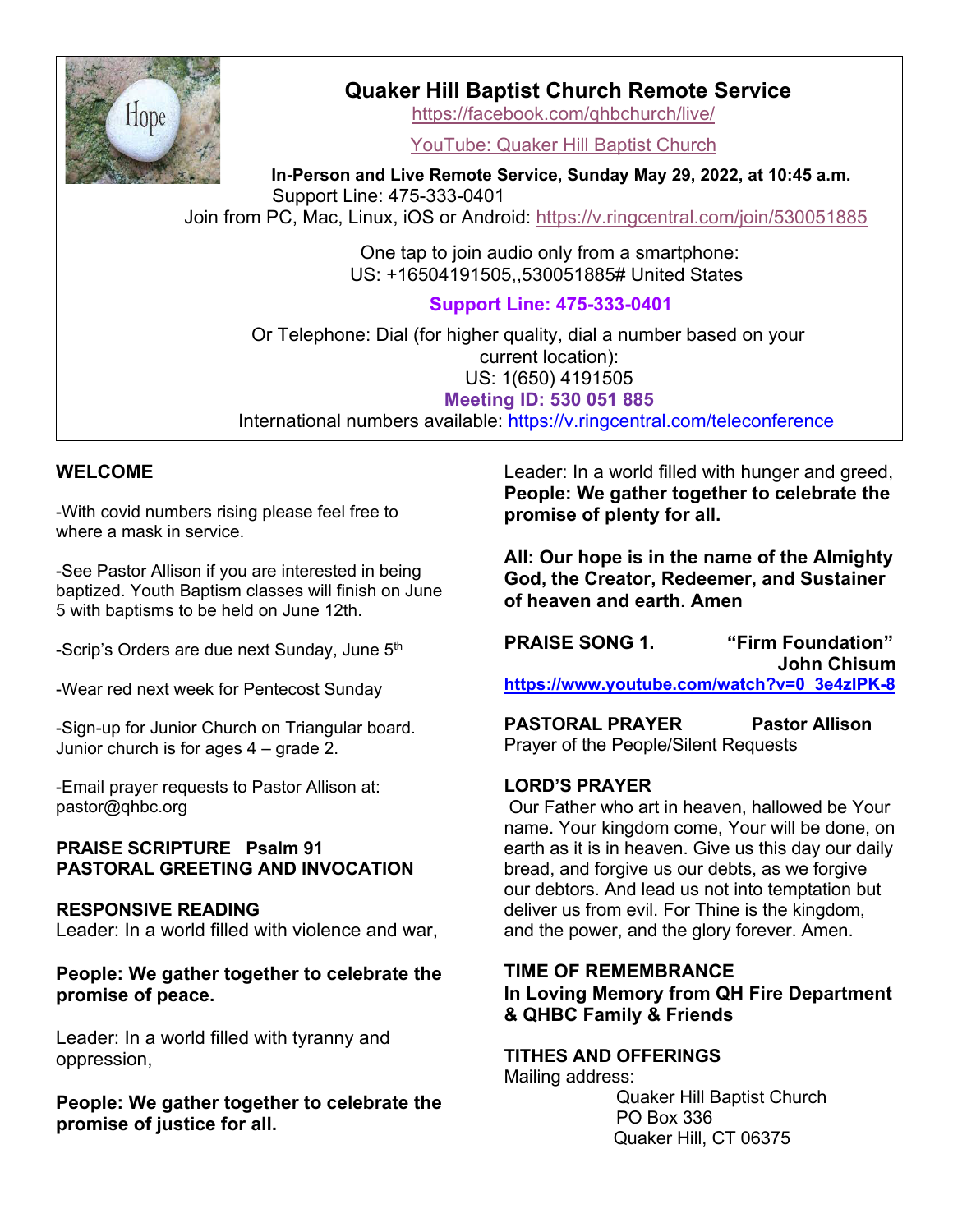# **PRAYER OF DEDICATION**

# **PRAISE SONG 2. "My Life is in You, Lord" Hymnal # 542**

#### **JUNIOR CHURCH may leave**

#### **SCRIPTURE Psalm 23 NASB**

1 The Lord is my shepherd; I will not be in need. 2 He lets me lie down in green pastures; He leads me beside quiet waters. 3 He restores my soul; He guides me in the paths of righteousness For the sake of His name. 4 Even though I walk through the valley of the shadow of death, I fear no evil, for You are with me; Your rod and Your staff, they comfort me. 5 You prepare a table before me in the presence of my enemies; You have anointed my head with oil; My cup overflows. 6 Certainly goodness and faithfulness will follow me all the days of my life, And my dwelling will be in the house of the Lord forever.

**1 Thessalonians 4:13-18. NASB**

13 But we do not want you to be uninformed, brothers and sisters, about those who are asleep, so that you will not grieve as indeed the rest of mankind do, who have no hope. 14 For if we believe that Jesus died and rose from the dead, so also God will bring with Him those who have fallen asleep through Jesus. 15 For we say this to you by the word of the Lord, that we who are alive and remain until the coming of the Lord will not precede those who have fallen asleep. 16 For the Lord Himself will descend from heaven with a shout, with the voice of the archangel and with the trumpet of God, and the dead in Christ will rise first. 17 Then we who are alive, who remain, will be caught up together with them in the clouds to meet the Lord in the air, and so we will always be with the Lord. 18 Therefore, comfort one another with these words.

### **MONTHLY PRAISE CHORUS**

**"Rejoice, The Lord is King" Hymnal #370 (V. 1 only)**



**CLOSING SONG "All My Hope" -Hillsong https://youtu.be/CCYXkNoMoZc**

**BENEDICTION/BLESSING Pastor Allison**

### **PRAYERS**

Gloria lost her 2nd son (Robin) Steve needs continued prayer for his heart condition Prayers for Billy Claude's family after death of Aunt Hannah and strength for her son Howard Prayers for Sally's husband Ralph Mark's dad recovering slowly Rebecca's friend Diana health problems continue Deb's coworker, Denise, has cancer & started Chemo Patty, Tim's coworker's mother died. Prayers for family Loraine's' friends Carol C. has covid after her stroke People of Ukraine Prayers for Karen's health Prayers for Larry to get special eyedrops Prayers for baby Emma and family Prayers for Chickie recovery from cancer Prayers for health for Sally's sister Peggy Continued prayers for the church Keeping Christians' spirits sweet and loving Worldwide persecuted church and faith revival

#### **PRAISE SONG 1. "Firm Foundation" John Chisum https://www.youtube.com/watch?v=0\_3e4zIPK-8**

Jesus You're my firm foundation, I know I can stand secure Jesus You're my firm foundation, I put my hope in Your holy word I put my hope in Your holy word Repeat